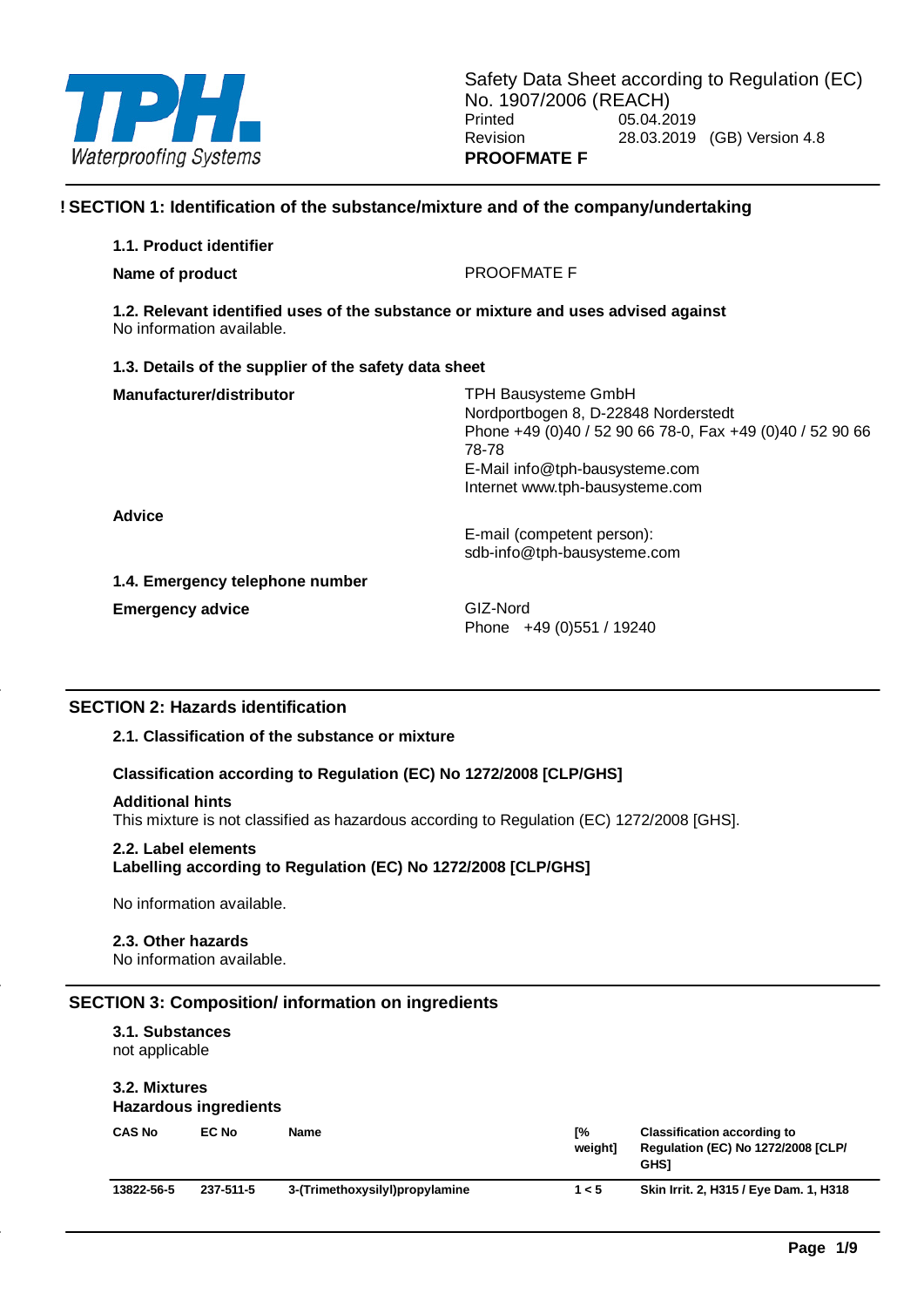

| Hazardous ingredients (continued) |              |                                                    |               |                                                                                                |  |  |  |
|-----------------------------------|--------------|----------------------------------------------------|---------------|------------------------------------------------------------------------------------------------|--|--|--|
| <b>CAS No</b>                     | <b>EC No</b> | <b>Name</b>                                        | Г%<br>weight] | <b>Classification according to</b><br><b>Regulation (EC) No 1272/2008 [CLP/</b><br><b>GHSI</b> |  |  |  |
| 41556-26-7                        | 255-437-1    | Bis(1,2,2,6,6-pentamethyl-4-piperidyl)<br>sebacate | $= 0.2$       | Skin Sens. 1, H317 / Aquatic Acute 1,<br>H400 / Aquatic Chronic 1, H410                        |  |  |  |
| <b>REACH</b>                      |              |                                                    |               |                                                                                                |  |  |  |
| <b>CAS No</b>                     | <b>Name</b>  |                                                    |               | <b>REACH registration number</b>                                                               |  |  |  |
| 13822-56-5                        |              | 3-(Trimethoxysilyl)propylamine                     |               | 01-2119510159-45                                                                               |  |  |  |

# **SECTION 4: First aid measures**

**4.1. Description of first aid measures General information** no

**In case of inhalation** Ensure of fresh air. In the event of symptoms refer for medical treatment.

#### **In case of skin contact**

In case of contact with skin wash off with soap and water.

# **In case of eye contact**

In case of contact with eyes rinse thoroughly with plenty of water and seek medical advice.

#### **In case of ingestion**

Material generates small amout of methanol (toxic) on hydrolysis. If swallowed seek medical advice immediately and show the doctor packing or label.

#### **4.2. Most important symptoms and effects, both acute and delayed**

No information available.

#### **4.3. Indication of any immediate medical attention and special treatment needed** No information available.

#### **SECTION 5: Firefighting measures**

#### **5.1. Extinguishing media**

**Suitable extinguishing media** Alcohol-resistant foam Dry powder Carbon dioxide Water spray jet

**Unsuitable extinguishing media**

Full water jet

**5.2. Special hazards arising from the substance or mixture** No information available.

## **5.3. Advice for firefighters**

**Special protective equipment for fire-fighters** no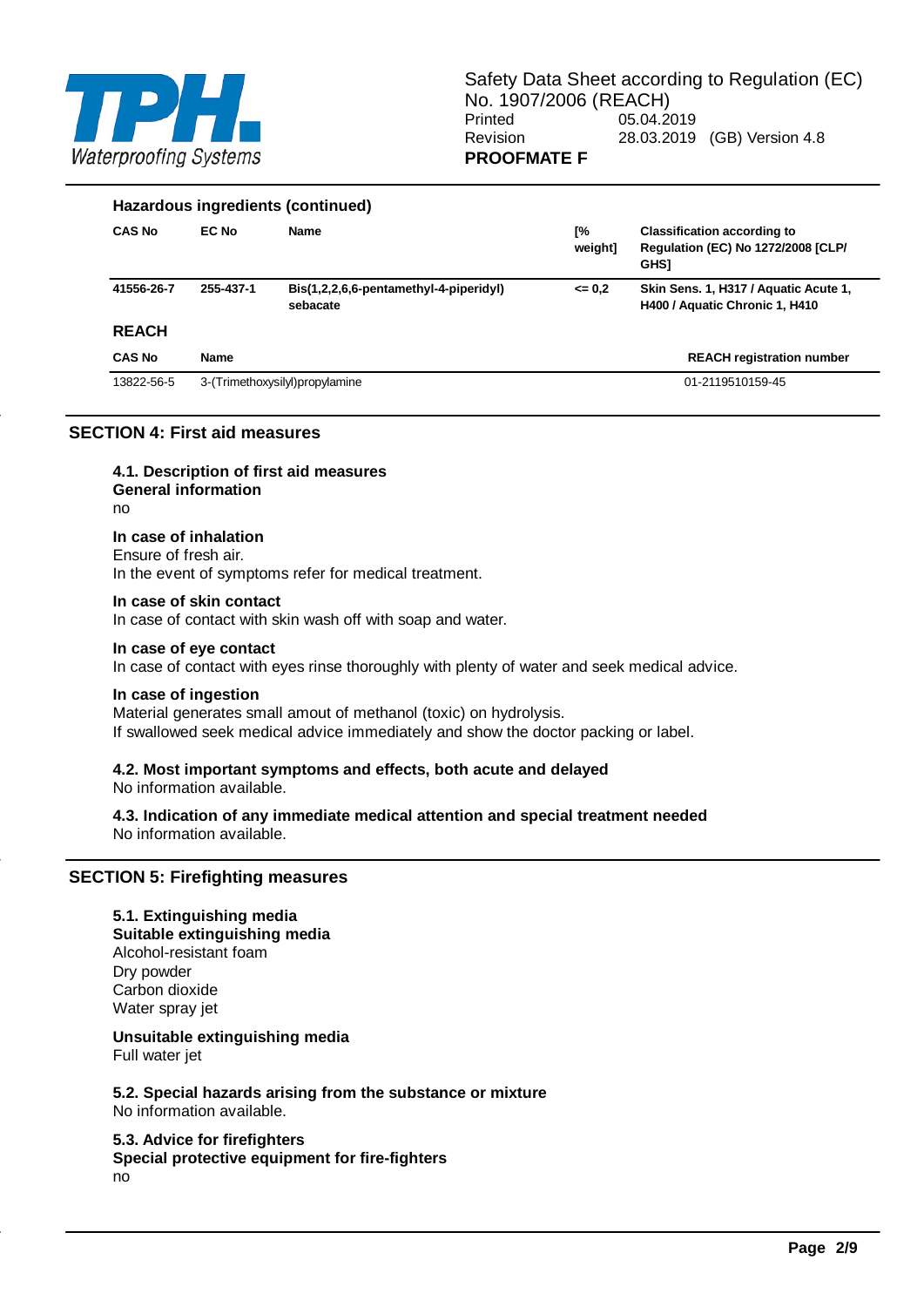

## **SECTION 6: Accidental release measures**

**6.1. Personal precautions, protective equipment and emergency procedures For non-emergency personnel**

no

## **6.2. Environmental precautions**

no

#### **6.3. Methods and material for containment and cleaning up**

Take up mechanically and send for disposal.

**6.4. Reference to other sections** No information available.

# **SECTION 7: Handling and storage**

**7.1. Precautions for safe handling Advice on safe handling** no **Hygiene measures** Wash hands and skin before breaks and after work. **Advice on protection against fire and explosion**

no

**7.2. Conditions for safe storage, including any incompatibilities Requirements for storage rooms and vessels** no

**Advice on storage compatibility** no

**Further information on storage conditions** Protect from atmospheric moisture and water Keep container dry and tightly closed.

## **7.3. Specific end use(s)**

No information available.

#### **SECTION 8: Exposure controls/personal protection**

#### **8.1. Control parameters**

**8.2. Exposure controls Respiratory protection** no

**Hand protection** chemical-resistant gloves

**Eye protection** safety goggles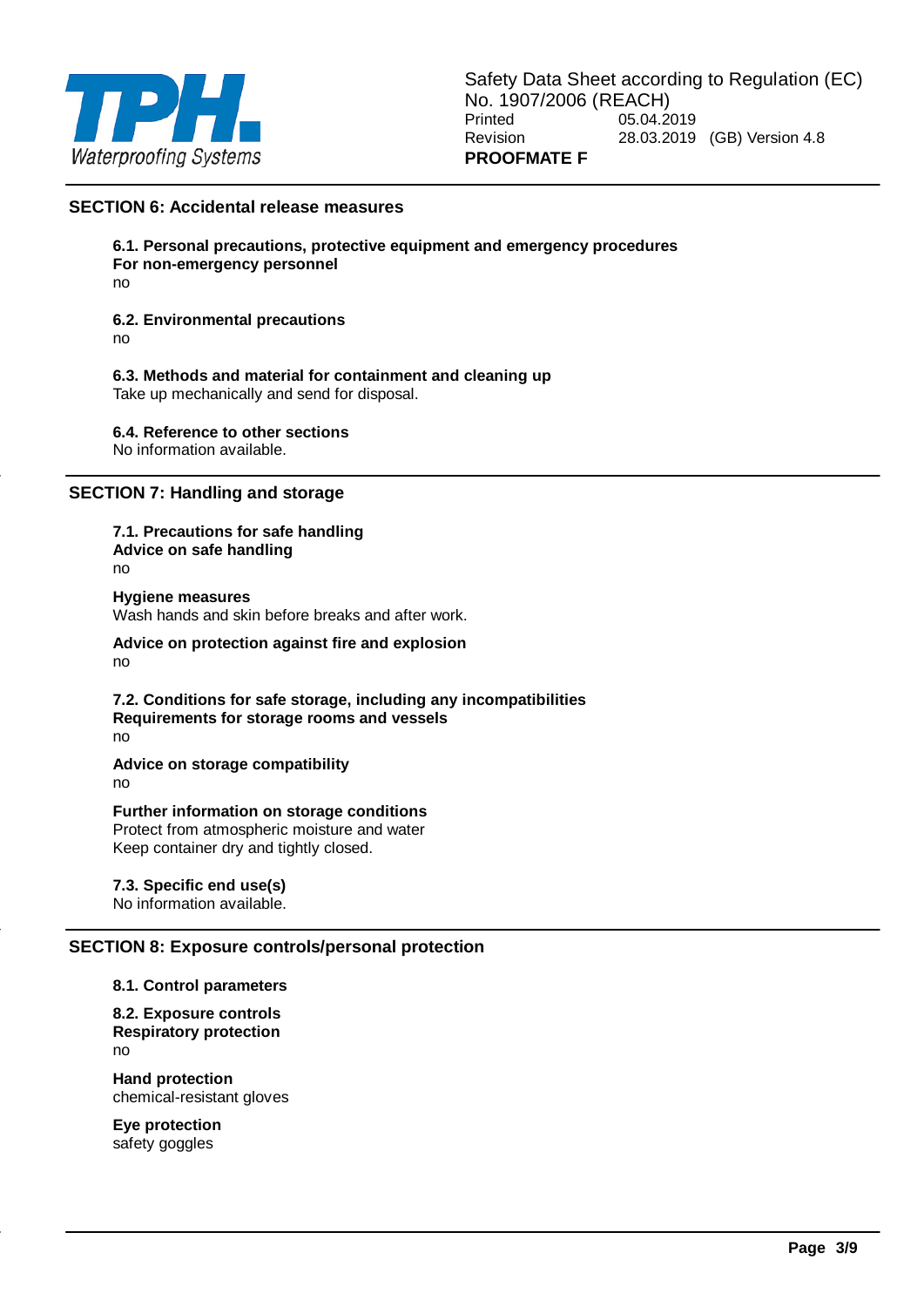

# **SECTION 9: Physical and chemical properties**

| 9.1. Information on basic physical and chemical properties |                                                        |                            |  |  |  |  |
|------------------------------------------------------------|--------------------------------------------------------|----------------------------|--|--|--|--|
| Appearance<br>pasty                                        | Colour<br>grey                                         | Odour<br>hardly noticeable |  |  |  |  |
| Odour threshold<br>not determined                          |                                                        |                            |  |  |  |  |
|                                                            | Important health, safety and environmental information |                            |  |  |  |  |

|                                                         | Value          | Temperature | at | Method                   | Remark               |
|---------------------------------------------------------|----------------|-------------|----|--------------------------|----------------------|
| pH value                                                | not applicable |             |    |                          |                      |
| <b>Acid number</b>                                      | not applicable |             |    |                          |                      |
| boiling point                                           | not applicable |             |    |                          |                      |
| melting point                                           | not applicable |             |    |                          |                      |
| <b>Flash point</b>                                      | not determined |             |    |                          |                      |
| <b>Vapourisation rate</b>                               | not determined |             |    |                          |                      |
| Flammable (solid)                                       | not applicable |             |    |                          |                      |
| <b>Flammability (gas)</b>                               | not applicable |             |    |                          |                      |
| Ignition temperature                                    | not determined |             |    |                          |                      |
| <b>Self ignition</b><br>temperature                     | not applicable |             |    |                          |                      |
| Lower explosion limit                                   | not applicable |             |    |                          |                      |
| <b>Upper explosion limit</b>                            | not applicable |             |    |                          |                      |
| Vapour pressure                                         | not determined |             |    |                          |                      |
| <b>Relative density</b>                                 | ca. 1,5 g/cm3  | 23 °C       |    | <b>DIN EN ISO 2811-1</b> |                      |
| <b>Bulk density</b>                                     | not applicable |             |    |                          |                      |
| <b>Vapour density</b>                                   | not determined |             |    |                          |                      |
| Solubility in water                                     |                |             |    |                          | Reacts with<br>water |
| Solubility/other                                        | not determined |             |    |                          |                      |
| Partition coefficient n-<br>octanol/water (log P<br>O/W | not determined |             |    |                          |                      |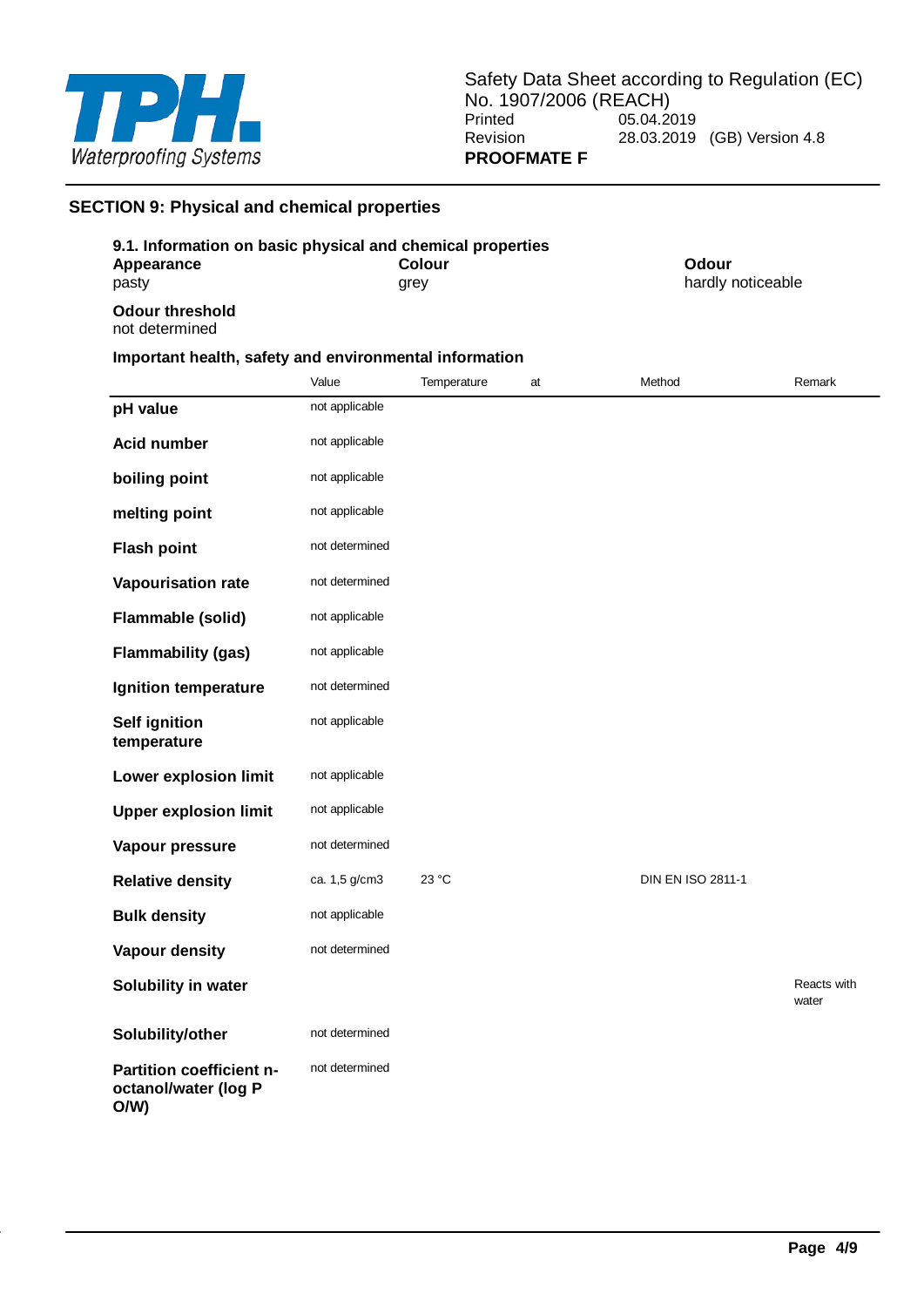

Safety Data Sheet according to Regulation (EC) No. 1907/2006 (REACH)<br>Printed 05.04.2 05.04.2019 Revision 28.03.2019 (GB) Version 4.8 **PROOFMATE F**

|                                                     | Value          | Temperature | at | Method                 | Remark |
|-----------------------------------------------------|----------------|-------------|----|------------------------|--------|
| Decomposition<br>temperature                        | not determined |             |    |                        |        |
| <b>Viscosity dynamic</b>                            | ca. 2000 Pa*s  | 23 °C       |    | <b>DIN EN ISO 2555</b> |        |
| Solvent separation test                             | not determined |             |    |                        |        |
| Solvent content                                     | 0%             |             |    |                        |        |
| <b>Water content</b>                                | not determined |             |    |                        |        |
| <b>Solids content</b>                               | not determined |             |    |                        |        |
| <b>Combustion value</b>                             | not applicable |             |    |                        |        |
| <b>Oxidising properties</b><br>no                   |                |             |    |                        |        |
| <b>Explosive properties</b><br>no                   |                |             |    |                        |        |
| 9.2. Other information<br>No information available. |                |             |    |                        |        |

# **SECTION 10: Stability and reactivity**

#### **10.1. Reactivity**

No hazardous reactions known.

#### **10.2. Chemical stability**

No information available.

## **10.3. Possibility of hazardous reactions**

No hazardous reactions known.

**10.4. Conditions to avoid** no

**10.5. Incompatible materials Substances to avoid** no

**10.6. Hazardous decomposition products** no

## **Thermal decomposition**

Remark No decomposition if used as directed.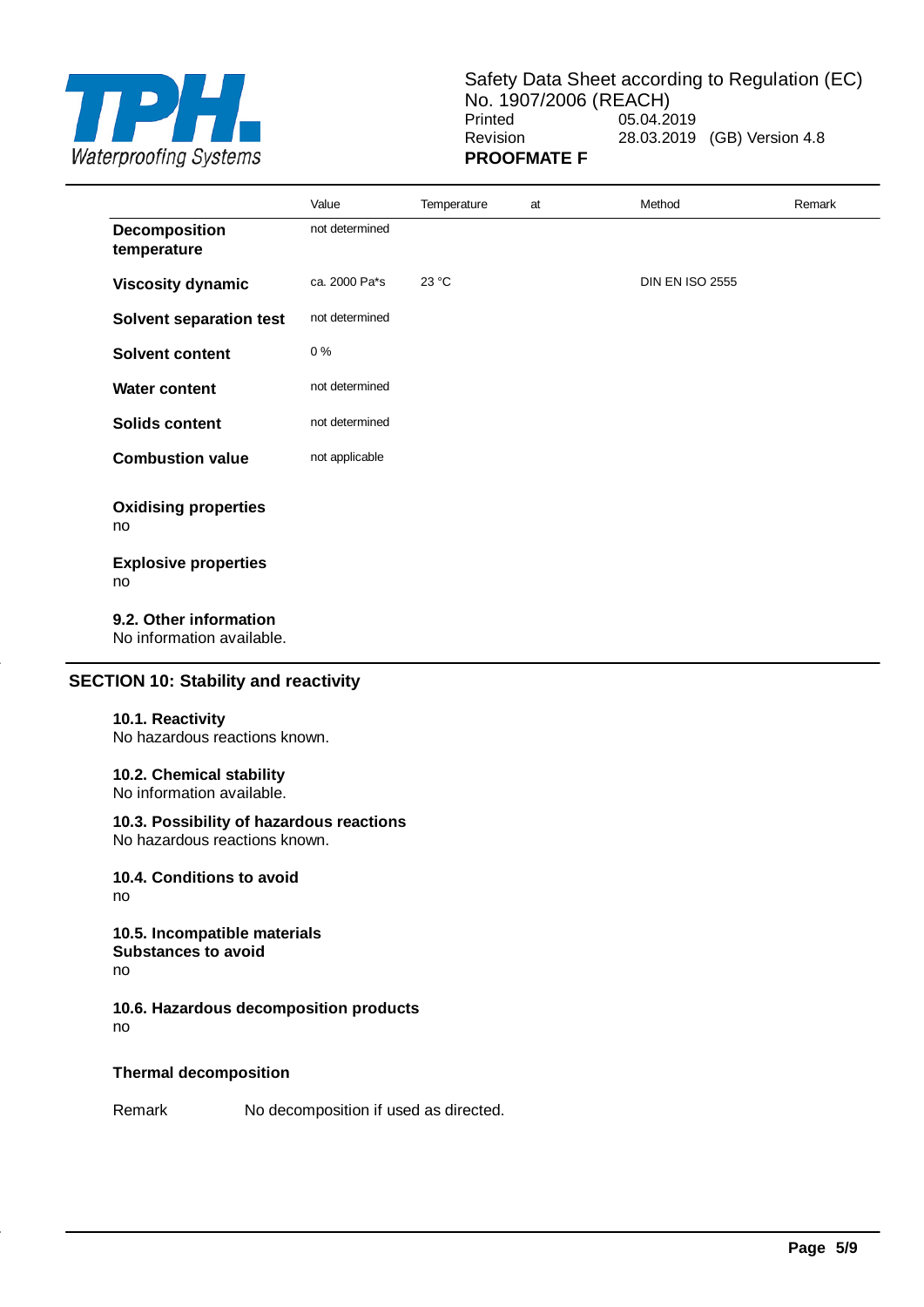

# **SECTION 11: Toxicological information**

## **11.1. Information on toxicological effects**

## **Acute toxicity/Irritation/Sensitization**

|                                               | Value/Validation          | <b>Species</b>               | Method | Remark |
|-----------------------------------------------|---------------------------|------------------------------|--------|--------|
| LD50 acute oral                               | No information available. |                              |        |        |
| LD50 acute<br>dermal                          | No information available. |                              |        |        |
| LC50 acute<br>inhalation                      | No information available. |                              |        |        |
| <b>Skin irritation</b>                        |                           | No information<br>available. |        |        |
| <b>Eye irritation</b>                         |                           | No information<br>available. |        |        |
| <b>Skin sensitization</b>                     |                           | No information<br>available. |        |        |
| <b>Sensitization</b><br>respiratory<br>system |                           | No information<br>available. |        |        |

# **Subacute Toxicity - Carcinogenicity**

|                                                                         | Value                                            | <b>Species</b> | Method | Validation |  |  |
|-------------------------------------------------------------------------|--------------------------------------------------|----------------|--------|------------|--|--|
| <b>Subacute</b><br><b>Toxicity</b>                                      | No data available                                |                |        |            |  |  |
| <b>Subchronic</b><br><b>Toxicity</b>                                    | No data available                                |                |        |            |  |  |
| <b>Chronic Toxicity</b>                                                 | No data available                                |                |        |            |  |  |
| <b>Mutagenicity</b>                                                     | No data available                                |                |        |            |  |  |
| <b>Reproduction-</b><br><b>Toxicity</b>                                 | No data available                                |                |        |            |  |  |
| Carcinogenicity                                                         | No data available                                |                |        |            |  |  |
| No data available                                                       | Specific target organ toxicity (single exposure) |                |        |            |  |  |
| Specific target organ toxicity (repeated exposure)<br>No data available |                                                  |                |        |            |  |  |
| <b>Aspiration hazard</b><br>No information available.                   |                                                  |                |        |            |  |  |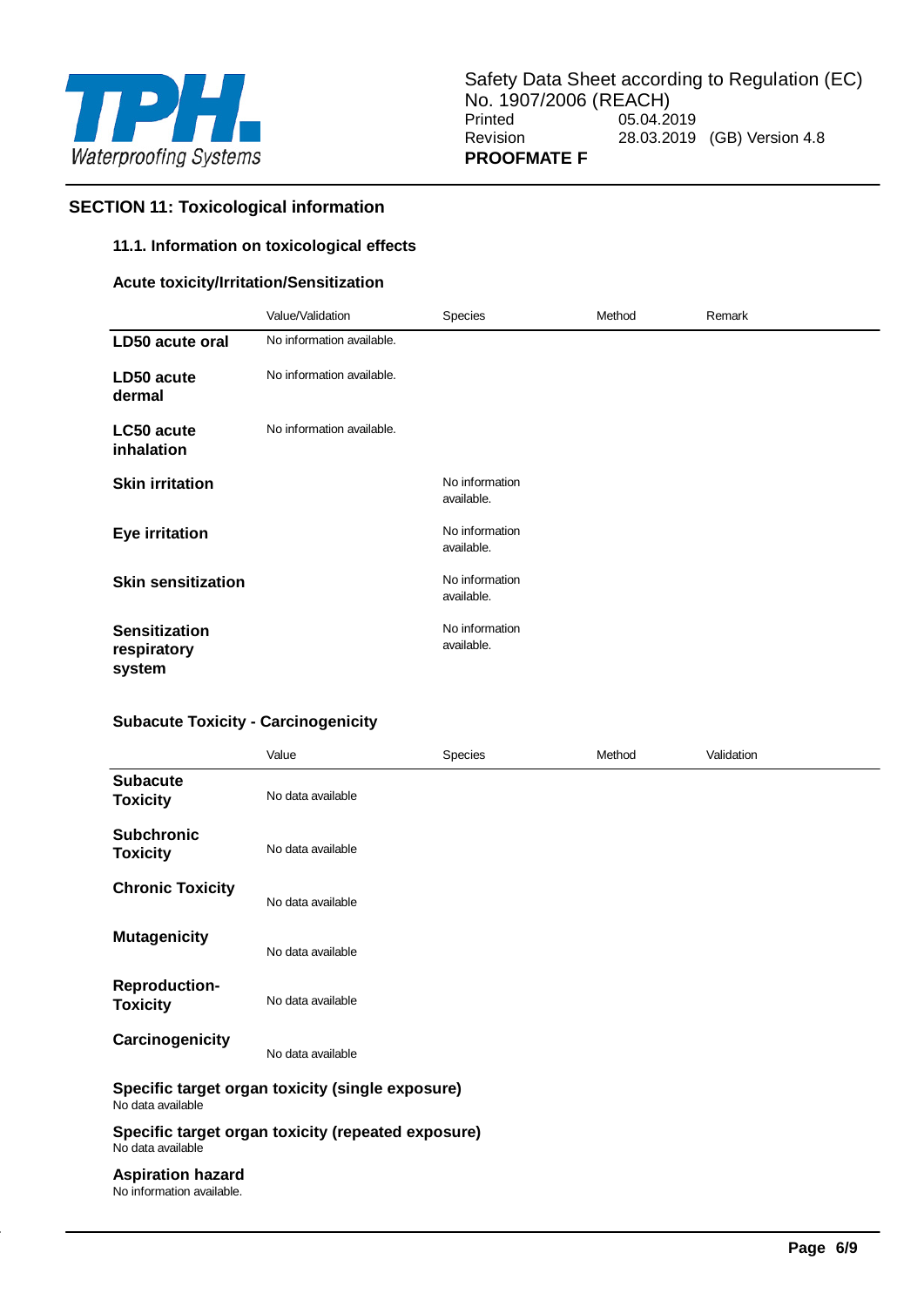

**Experiences made from practice** Irritates eyes and skin.

# **SECTION 12: Ecological information**

## **12.1. Toxicity**

| <b>Ecotoxicological effects</b>                                                                                                                                                                           | Value                                                   | <b>Species</b>     | Method | Validation |  |  |
|-----------------------------------------------------------------------------------------------------------------------------------------------------------------------------------------------------------|---------------------------------------------------------|--------------------|--------|------------|--|--|
| Fish                                                                                                                                                                                                      | not determined                                          |                    |        |            |  |  |
| Daphnia                                                                                                                                                                                                   | not determined                                          |                    |        |            |  |  |
| Algae                                                                                                                                                                                                     | not determined                                          |                    |        |            |  |  |
| <b>Bacteria</b>                                                                                                                                                                                           | not determined                                          |                    |        |            |  |  |
|                                                                                                                                                                                                           | 12.2. Persistence and degradability<br>Elimination rate | Method of analysis | Method | Validation |  |  |
| <b>Physico-</b><br>chemical<br>degradability                                                                                                                                                              | not determined                                          |                    |        |            |  |  |
| <b>Biological</b><br>degradability                                                                                                                                                                        | not determined                                          |                    |        |            |  |  |
| Degradability                                                                                                                                                                                             | not determined                                          |                    |        |            |  |  |
| <b>Biological</b><br>eliminability                                                                                                                                                                        | not determined                                          |                    |        |            |  |  |
| <b>Degradability</b><br>according to<br><b>WRMG</b>                                                                                                                                                       | not determined                                          |                    |        |            |  |  |
| 12.3. Bioaccumulative potential<br>Because of its consistency the product cannot be dispersed in the environment. Adverse ecological<br>effects are therefore unlikely on the basis of current knowledge. |                                                         |                    |        |            |  |  |
| 12.4. Mobility in soil<br>No data available                                                                                                                                                               |                                                         |                    |        |            |  |  |
| No information available.                                                                                                                                                                                 | 12.5. Results of PBT and vPvB assessment                |                    |        |            |  |  |
| 12.6. Other adverse effects<br>Behaviour in sewage plant<br>No information available.                                                                                                                     |                                                         |                    |        |            |  |  |
|                                                                                                                                                                                                           | Respiration inhibition of activated sluge<br>Value      | Method             | Remark |            |  |  |

**EC 50** not determined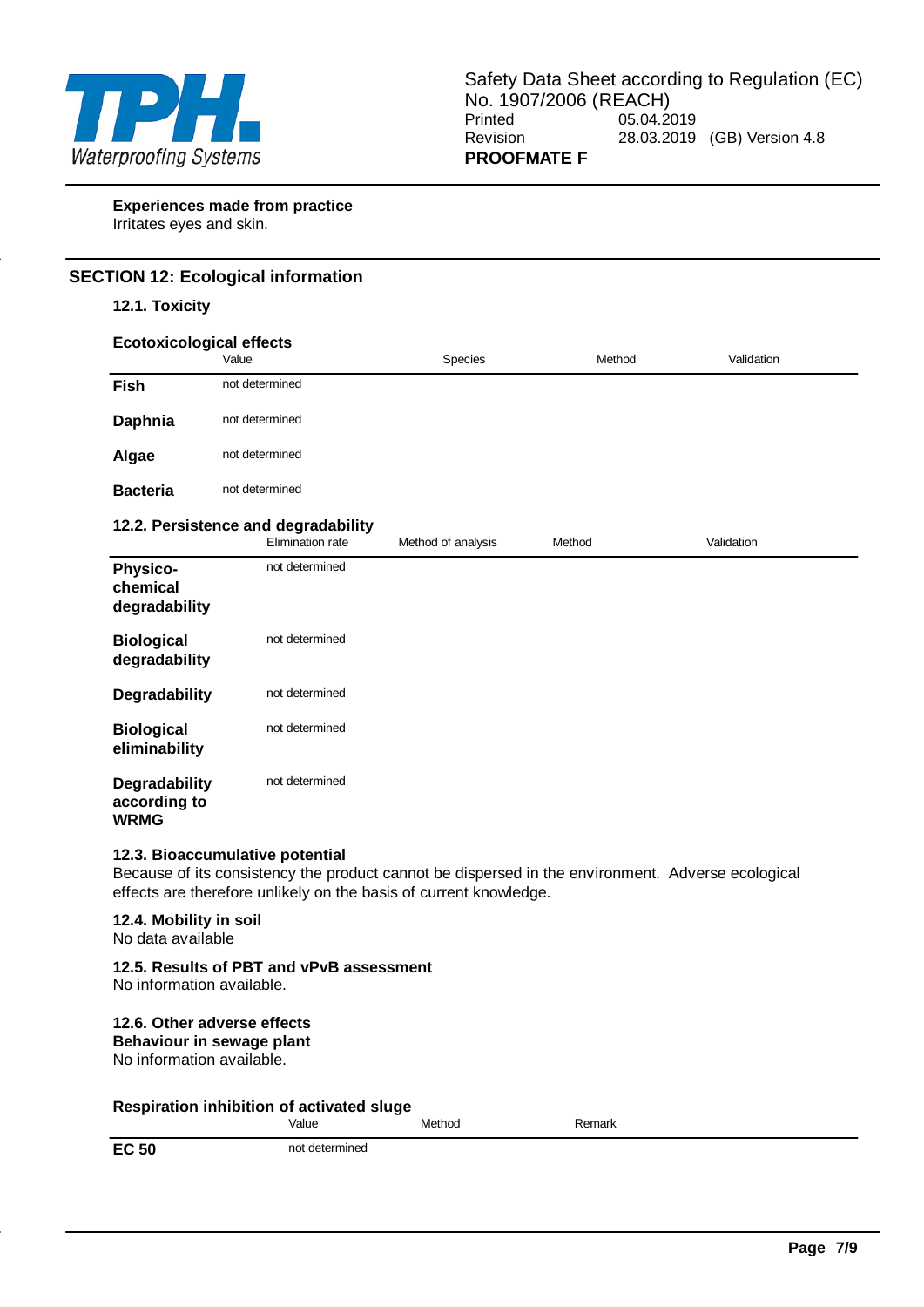

#### **Additional ecological information**

|            | Value                        | Method | Remark |
|------------|------------------------------|--------|--------|
| OC         | No information<br>available. |        |        |
| <b>COD</b> | No information<br>available. |        |        |
| <b>BOD</b> | No information<br>available. |        |        |
| <b>AOX</b> | not applicable               |        |        |

#### **Contains following heavy metals and compounds of the 76/464/EWG** No data available

#### **General regulation**

Do not allow uncontrolled leakage of product into the environment.

## **SECTION 13: Disposal considerations**

# **13.1. Waste treatment methods**

# **Waste code No. Name of waste**<br>08 04 10 **Waste adhesives**

waste adhesives and sealants other than those mentioned in 08 04 09

# **Recommendations for the product**

Remove in accordance with local official regulations.

#### **Recommendations for packaging**

Contaminated packaging should be emptied as far as possible and after appropriate cleansing may be taken fot reuse.

Packaging that cannot be cleaned should be disposed of like the product.

#### **SECTION 14: Transport information**

|                                     | <b>ADR/RID</b> | <b>IMDG</b> | <b>IATA-DGR</b> |
|-------------------------------------|----------------|-------------|-----------------|
| 14.1. UN number                     | ٠              | ٠           | ٠               |
| 14.2. UN proper shipping -<br>name  |                | ۰           | ۰               |
| 14.3. Transport hazard<br>class(es) | ٠              | ۰           | ۰               |
| 14.4. Packing group                 | ۰              | ۰           | ٠               |
| 14.5. Environmental<br>hazards      | $\sim$         | ۰           | ۰               |

**14.6. Special precautions for user** No information available.